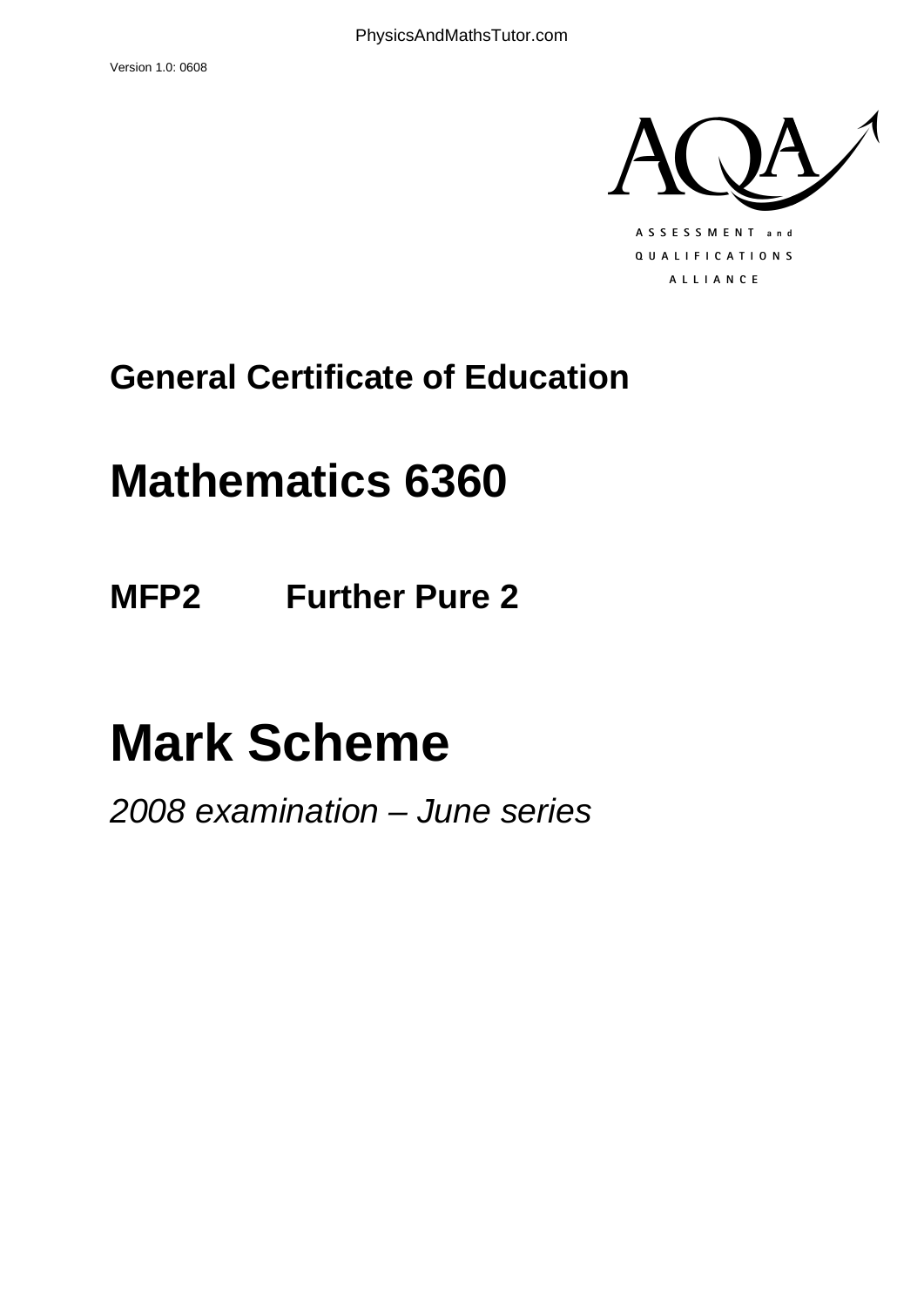Mark schemes are prepared by the Principal Examiner and considered, together with the relevant questions, by a panel of subject teachers. This mark scheme includes any amendments made at the standardisation meeting attended by all examiners and is the scheme which was used by them in this examination. The standardisation meeting ensures that the mark scheme covers the candidates' responses to questions and that every examiner understands and applies it in the same correct way. As preparation for the standardisation meeting each examiner analyses a number of candidates' scripts: alternative answers not already covered by the mark scheme are discussed at the meeting and legislated for. If, after this meeting, examiners encounter unusual answers which have not been discussed at the meeting they are required to refer these to the Principal Examiner.

It must be stressed that a mark scheme is a working document, in many cases further developed and expanded on the basis of candidates' reactions to a particular paper. Assumptions about future mark schemes on the basis of one year's document should be avoided; whilst the guiding principles of assessment remain constant, details will change, depending on the content of a particular examination paper.

Further copies of this Mark Scheme are available to download from the AQA Website: www.aqa.org.uk

Copyright © 2008 AQA and its licensors. All rights reserved.

#### COPYRIGHT

AQA retains the copyright on all its publications. However, registered centres for AQA are permitted to copy material from this booklet for their own internal use, with the following important exception: AQA cannot give permission to centres to photocopy any material that is acknowledged to a third party even for internal use within the centre.

Set and published by the Assessment and Qualifications Alliance.

The Assessment and Qualifications Alliance (AQA) is a company limited by guarantee registered in England and Wales (company number 3644723) and a registered charify (registered charity (mether of 201334).<br>Registered addres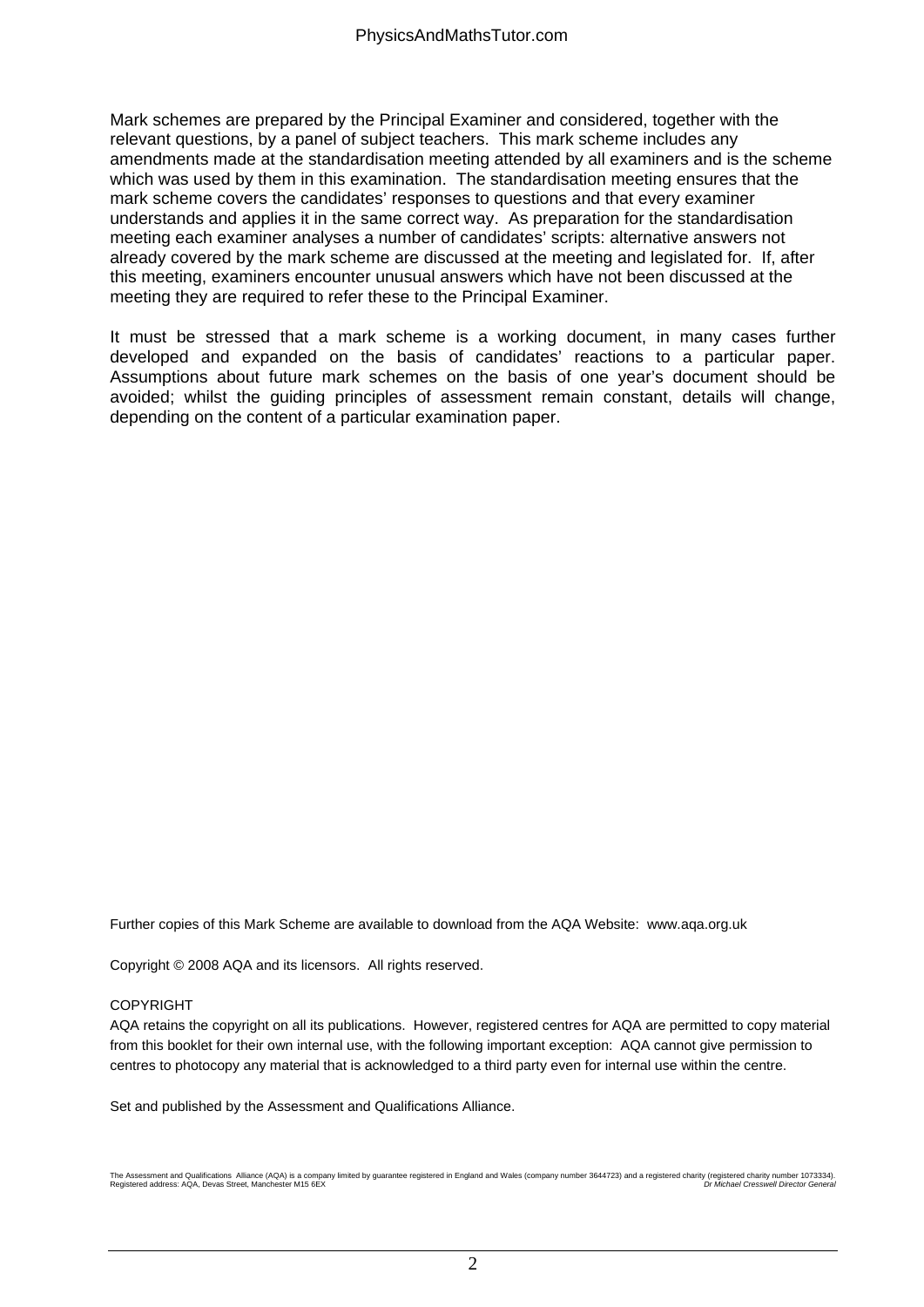#### **Key to mark scheme and abbreviations used in marking**

| M                          | mark is for method                                                 |              |                            |  |  |
|----------------------------|--------------------------------------------------------------------|--------------|----------------------------|--|--|
| m or dM                    | mark is dependent on one or more M marks and is for method         |              |                            |  |  |
| A                          | mark is dependent on M or m marks and is for accuracy              |              |                            |  |  |
| $\bf{B}$                   | mark is independent of M or m marks and is for method and accuracy |              |                            |  |  |
| E                          | mark is for explanation                                            |              |                            |  |  |
|                            |                                                                    |              |                            |  |  |
| $\sqrt{\text{or ft or F}}$ | follow through from previous                                       |              |                            |  |  |
|                            | incorrect result                                                   | MC           | mis-copy                   |  |  |
| CAO                        | correct answer only                                                | <b>MR</b>    | mis-read                   |  |  |
| <b>CSO</b>                 | correct solution only                                              | RA           | required accuracy          |  |  |
| <b>AWFW</b>                | anything which falls within                                        | <b>FW</b>    | further work               |  |  |
| <b>AWRT</b>                | anything which rounds to                                           | <b>ISW</b>   | ignore subsequent work     |  |  |
| <b>ACF</b>                 | any correct form                                                   | <b>FIW</b>   | from incorrect work        |  |  |
| AG                         | answer given                                                       | <b>BOD</b>   | given benefit of doubt     |  |  |
| <b>SC</b>                  | special case                                                       | <b>WR</b>    | work replaced by candidate |  |  |
| <b>OE</b>                  | or equivalent                                                      | <b>FB</b>    | formulae book              |  |  |
| A2,1                       | 2 or 1 (or 0) accuracy marks                                       | <b>NOS</b>   | not on scheme              |  |  |
| $-xEE$                     | $deduct x$ marks for each error                                    | G            | graph                      |  |  |
| <b>NMS</b>                 | no method shown                                                    | $\mathbf{C}$ | candidate                  |  |  |
| PI                         | possibly implied                                                   | sf           | significant figure(s)      |  |  |
| <b>SCA</b>                 | substantially correct approach                                     | dp           | decimal place(s)           |  |  |

#### **No Method Shown**

Where the question specifically requires a particular method to be used, we must usually see evidence of use of this method for any marks to be awarded. However, there are situations in some units where part marks would be appropriate, particularly when similar techniques are involved. Your Principal Examiner will alert you to these and details will be provided on the mark scheme.

Where the answer can be reasonably obtained without showing working and it is very unlikely that the correct answer can be obtained by using an incorrect method, we must award **full marks**. However, the obvious penalty to candidates showing no working is that incorrect answers, however close, earn **no marks**.

Where a question asks the candidate to state or write down a result, no method need be shown for full marks.

Where the permitted calculator has functions which reasonably allow the solution of the question directly, the correct answer without working earns **full marks**, unless it is given to less than the degree of accuracy accepted in the mark scheme, when it gains **no marks**.

#### **Otherwise we require evidence of a correct method for any marks to be awarded.**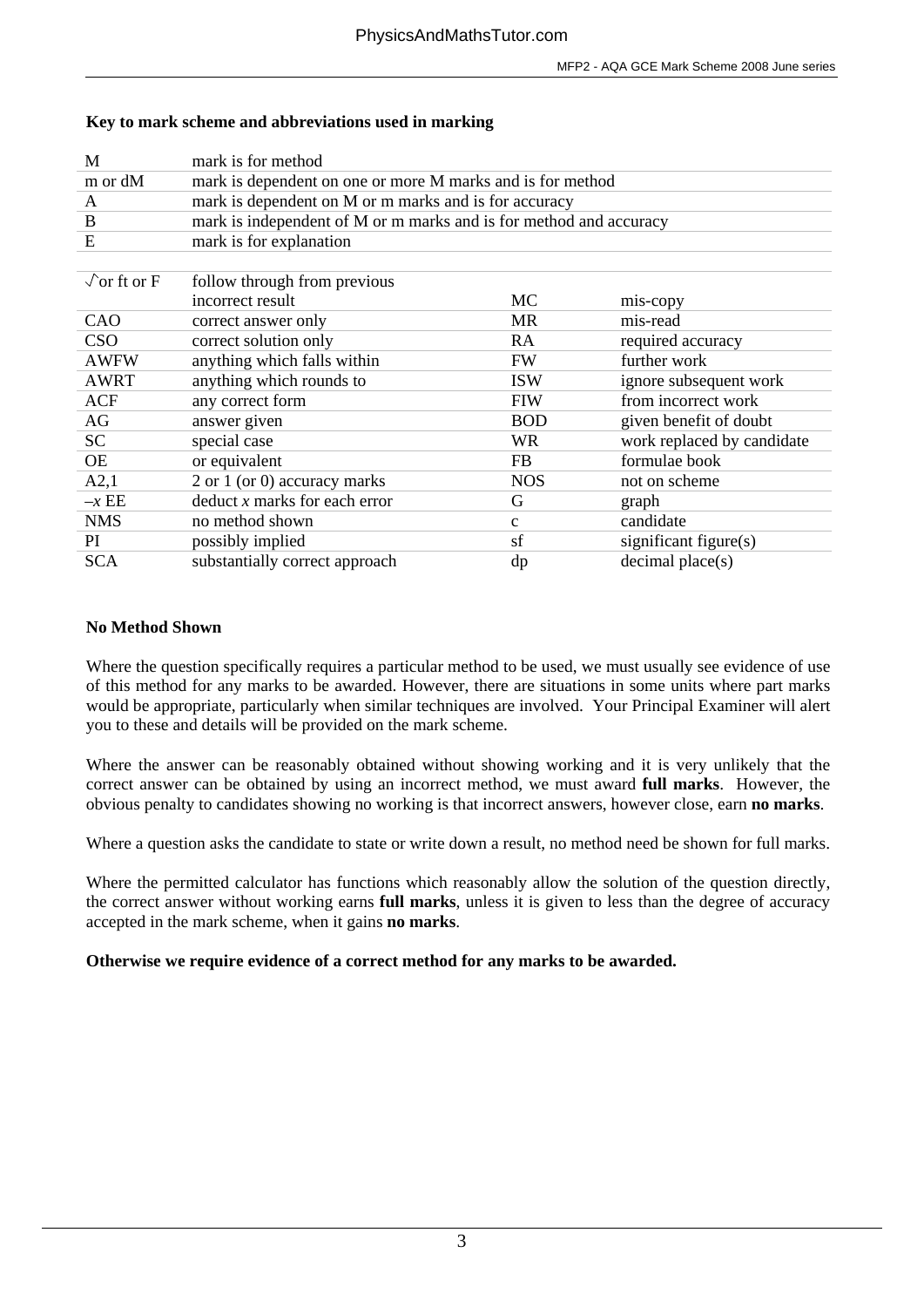| <u>ічіг г 2</u> |                                                                                                                                                  |              |                |                                                                                                              |
|-----------------|--------------------------------------------------------------------------------------------------------------------------------------------------|--------------|----------------|--------------------------------------------------------------------------------------------------------------|
| $\mathbf 0$     | <b>Solution</b>                                                                                                                                  | <b>Marks</b> | <b>Total</b>   | <b>Comments</b>                                                                                              |
|                 | <b>1(a)</b> $5\left(\frac{e^{x}-e^{-x}}{2}\right)+\left(\frac{e^{x}+e^{-x}}{2}\right)$                                                           | M1           |                | M0 if no 2s in denominator                                                                                   |
|                 | $=3e^{x}-2e^{-x}$                                                                                                                                | A1           | $\overline{2}$ |                                                                                                              |
| (b)             | $3e^{x}-2e^{-x}+5=0$                                                                                                                             |              |                |                                                                                                              |
|                 | $3e^{2x} + 5e^{x} - 2 = 0$                                                                                                                       | M1           |                | ft if $2s$ missing in $(a)$                                                                                  |
|                 | $(3e^{x}-1)(e^{x}+2)=0$                                                                                                                          | A1F          |                |                                                                                                              |
|                 | $e^x \neq -2$                                                                                                                                    | E1           |                | any indication of rejection                                                                                  |
|                 | $e^x = \frac{1}{3}$ $x = \ln \frac{1}{3}$                                                                                                        | A1F          | 4              | provided quadratic factorises into real<br>factors                                                           |
|                 | <b>Total</b>                                                                                                                                     |              | 6              |                                                                                                              |
|                 | <b>2(a)</b> $1 = A(r+2) + Br$                                                                                                                    | M1           |                |                                                                                                              |
|                 | $2A=1, \quad A=\frac{1}{2}$                                                                                                                      | A1           |                |                                                                                                              |
|                 | $A+B=0$ , $B=-\frac{1}{2}$                                                                                                                       | A1           | 3              |                                                                                                              |
| (b)             | $r = 10$ $\frac{1}{2} \left( \frac{1}{10.11} - \frac{1}{11.12} \right)$<br>$r=11$ $\frac{1}{2} \left( \frac{1}{11.12} - \frac{1}{12.13} \right)$ |              |                | if (a) is incorrect but $A = \frac{1}{2}$ and $B = -\frac{1}{2}$<br>used, allow full marks for (b)           |
|                 | $r = 98$ $\frac{1}{2} \left( \frac{1}{98.99} - \frac{1}{99.100} \right)$                                                                         | M1A1         |                | 3 relevant rows seen                                                                                         |
|                 | $S = \frac{1}{2} \left( \frac{1}{10.11} - \frac{1}{99.100} \right)$                                                                              | m1           |                | if split into $\frac{1}{2r} - \frac{1}{r+1} + \frac{1}{2(r+2)}$ , follow                                     |
|                 |                                                                                                                                                  |              |                | mark scheme, in which case<br>$\frac{1}{2.10} - \frac{1}{2.11} + \frac{1}{2.100} - \frac{1}{2.99}$ scores m1 |
|                 | 89<br>19800                                                                                                                                      | A1           | 4              |                                                                                                              |
|                 | <b>Total</b>                                                                                                                                     |              | 7              |                                                                                                              |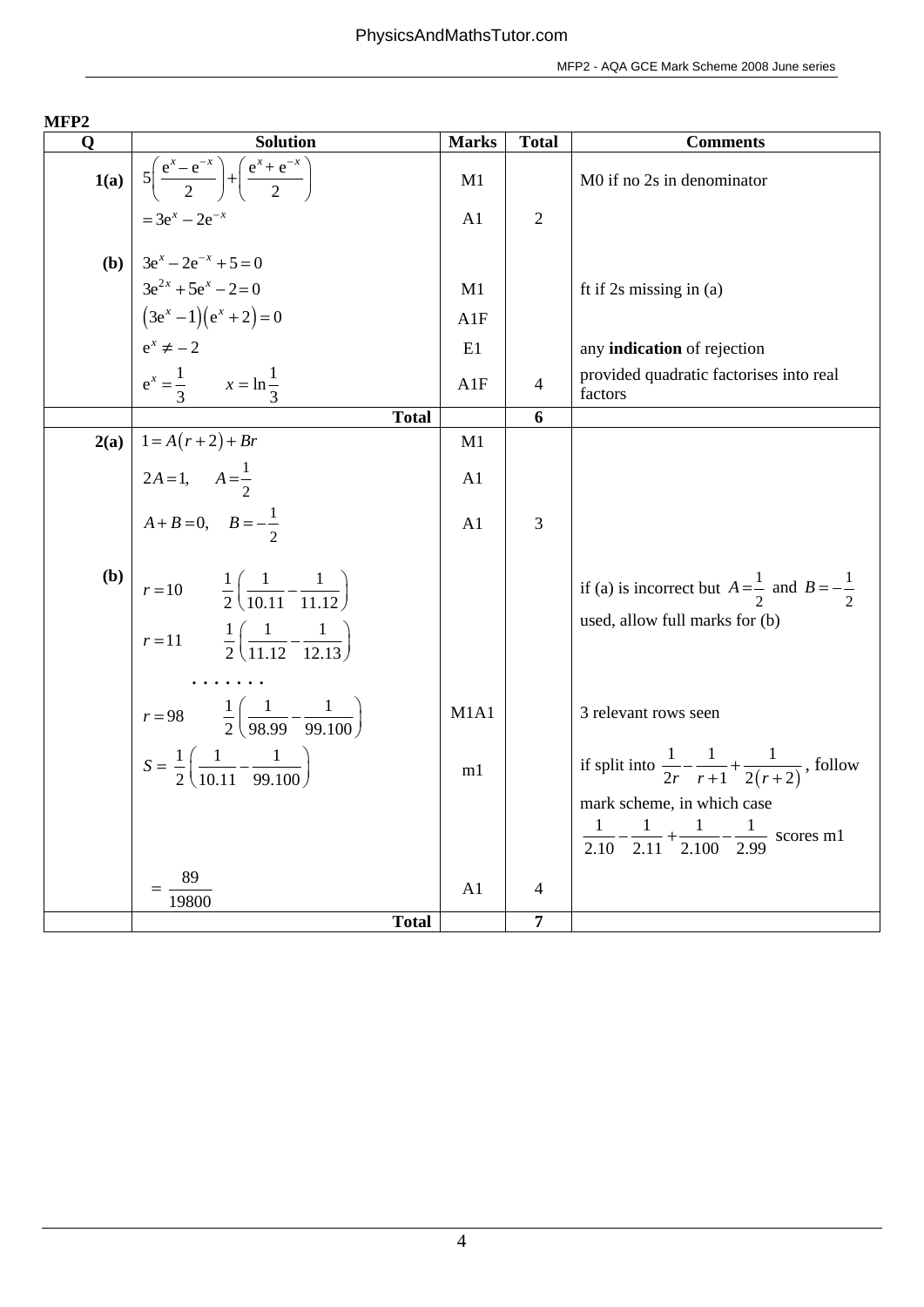| $\cdots$ $\cdots$ $\cdots$<br>0 | <b>Solution</b>                                                   | <b>Marks</b>   | <b>Total</b>   | <b>Comments</b>                                               |
|---------------------------------|-------------------------------------------------------------------|----------------|----------------|---------------------------------------------------------------|
| 3(a)(i)                         | $\alpha\beta\gamma = -18 + 12i$                                   | B1             | $\mathbf{1}$   | $accept - (18 - 12i)$                                         |
| (ii)                            | $\alpha + \beta + \gamma = 0$                                     | B1             | $\mathbf{1}$   |                                                               |
| (b)(i)                          | $\alpha = -2$                                                     | B1F            | $\mathbf{1}$   |                                                               |
|                                 | (ii) $\beta \gamma = \frac{\alpha \beta \gamma}{\alpha} = 9 - 6i$ | M1<br>A1F      | $\overline{2}$ | ft sign errors in (a) or $(b)(i)$ or slips such<br>as miscopy |
| (iii)                           | $  q = \sum \alpha \beta = \alpha(\beta + \gamma) + \beta \gamma$ | M1             |                |                                                               |
|                                 | $=-2 \times 2 + 9 - 6i$                                           | A1F            |                | ft incorrect $\beta \gamma$ or $\alpha$                       |
|                                 | $= 5 - 6i$                                                        | A1F            | 3              |                                                               |
|                                 | (c) $\beta = ki$ , $\gamma = 2 - ki$                              | B1             |                |                                                               |
|                                 | $ki(2-ki) = 9-6i$                                                 | M1             |                |                                                               |
|                                 | $2k = -6$ $(k^2 = 9)$ $k = -3$                                    | m1             |                | imaginary parts                                               |
|                                 | $\beta = -3i$ , $\gamma = 2 + 3i$                                 | A <sub>1</sub> | $\overline{4}$ |                                                               |
|                                 | <b>Total</b>                                                      |                | 12             |                                                               |

**MFP2 (cont)**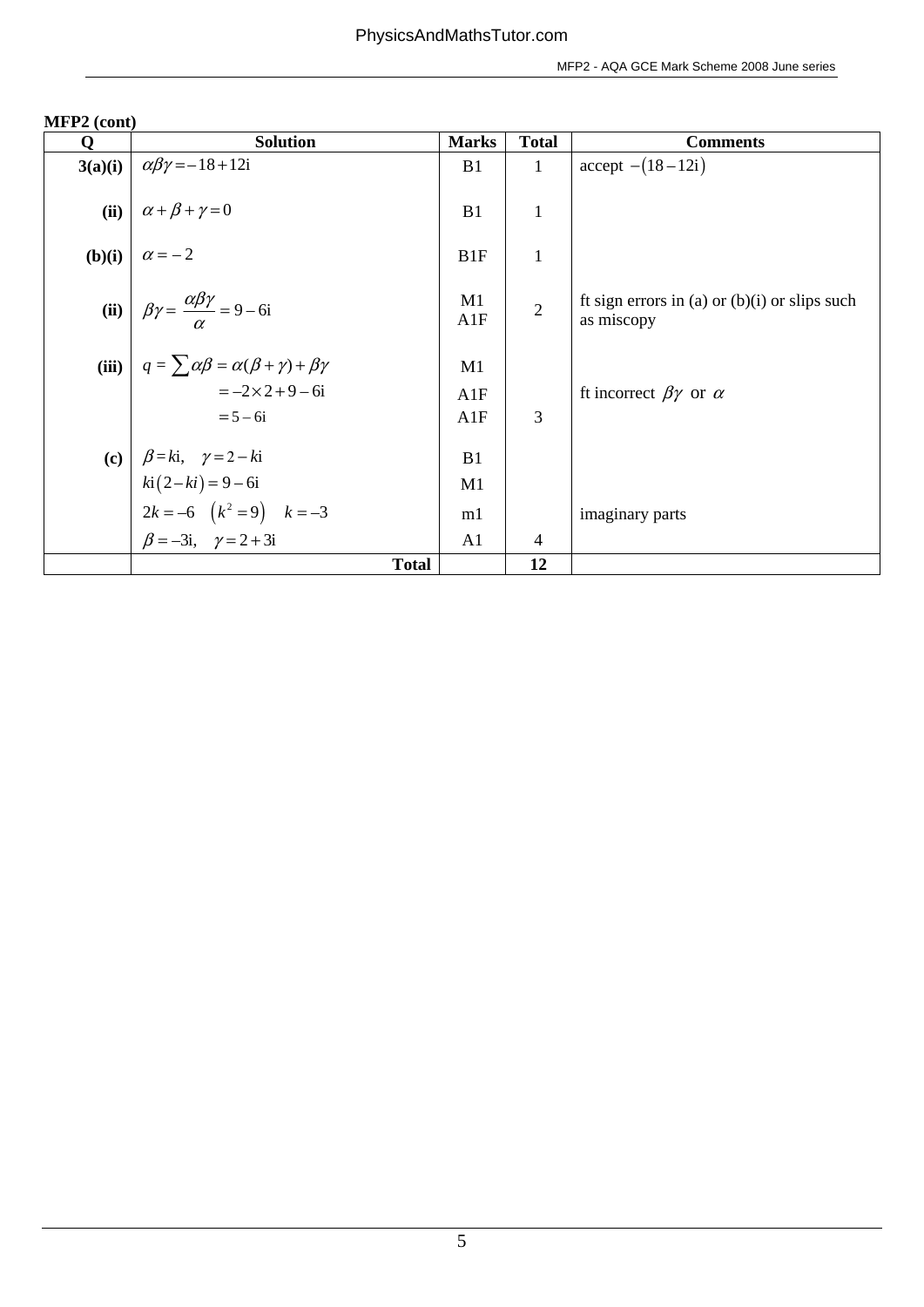| Q      | <b>Solution</b>                                          | <b>Marks</b>    | <b>Total</b>            | <b>Comments</b>                                                |
|--------|----------------------------------------------------------|-----------------|-------------------------|----------------------------------------------------------------|
| 4(a)   | radius $\sqrt{2}$<br>centre $-5+i$                       | B1,B1           | $\overline{2}$          | condone $(-5, 1)$ for centre                                   |
|        |                                                          |                 |                         | do not accept $(-5, i)$                                        |
|        |                                                          |                 |                         |                                                                |
| (b)    | $arg(z_1 + 2i) = arg(-4 + 4i)$                           | M1              |                         |                                                                |
|        | $=\frac{3\pi}{4}$                                        | A1              | $\overline{2}$          | clearly shown eg tan <sup>-1</sup> $\left(-\frac{1}{1}\right)$ |
|        |                                                          |                 |                         |                                                                |
| (c)(i) | $ z_1+5-i = 1+i =\sqrt{2}$                               | B1              | $\mathbf{1}$            |                                                                |
|        |                                                          |                 |                         |                                                                |
| (ii)   | Gradient of line from                                    |                 |                         |                                                                |
|        | $(-5, 1)$ to $(-4, 2)$ is $1 \left(\frac{\pi}{4}\right)$ | M1A1            |                         | M1 for a complete method                                       |
|        |                                                          |                 |                         |                                                                |
|        | radius ⊥line ∴ tangent                                   | E1              | 3                       |                                                                |
| (iii)  | $\overline{x}$<br>z<br>$-2$                              |                 |                         |                                                                |
|        | Circle correct                                           | B <sub>1F</sub> |                         | ft incorrect centre or radius                                  |
|        | Half line correct                                        | B1              | $\mathbf{2}$            | line must touch $C$ generally above the<br>circle              |
| (d)    | $z_2$ in correct place                                   | B1              |                         | B0 if $z_2$ is directly below the centre of C                  |
|        | with tangent shown                                       | B1              | $\overline{\mathbf{c}}$ |                                                                |
|        | <b>Total</b>                                             |                 | 12                      |                                                                |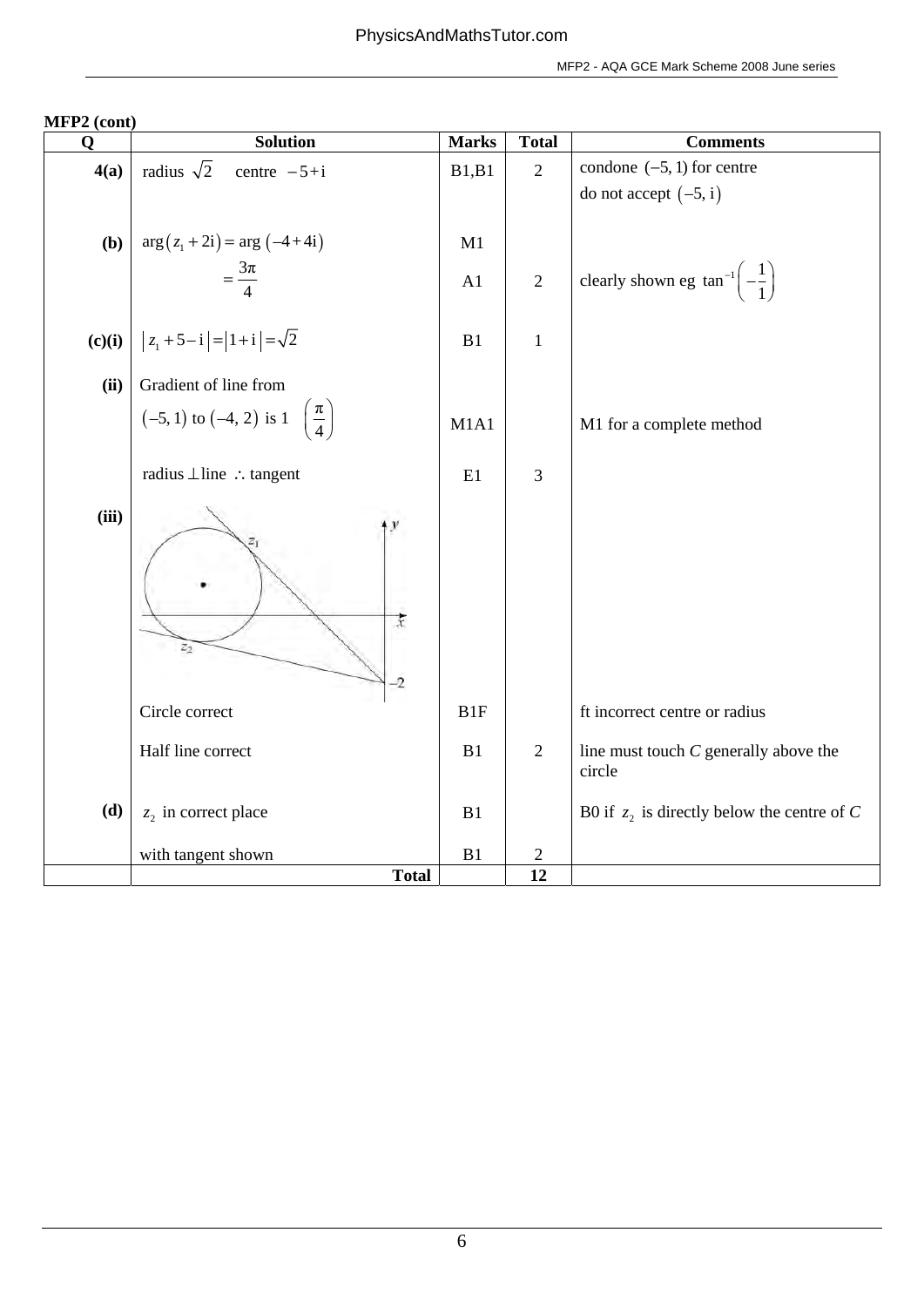| $\cdots$<br>Q | <b>Solution</b>                                                                              | <b>Marks</b>   | <b>Total</b>   | <b>Comments</b>                                                |
|---------------|----------------------------------------------------------------------------------------------|----------------|----------------|----------------------------------------------------------------|
| 5(a)          | $(e^{x} + e^{-x})^{2}$ expanded correctly                                                    | B <sub>1</sub> |                | $e^{2x} + 2e^{0} + e^{-2x}$ is acceptable                      |
|               | Result                                                                                       | B1             | $\overline{2}$ | AG                                                             |
|               |                                                                                              |                |                |                                                                |
| (b)(i)        | $\frac{dy}{dx} = \sinh x$                                                                    | B <sub>1</sub> |                |                                                                |
|               |                                                                                              |                |                |                                                                |
|               | $\int \sqrt{1 + \left(\frac{dy}{dx}\right)^2} = \sqrt{1 + \sinh^2 x}$                        |                |                |                                                                |
|               | $= \cosh x$                                                                                  | M1             |                | use of $\cosh^2 x - \sinh^2 x = 1$                             |
|               | $S = 2\pi \int_0^{\ln a} \cosh^2 x \, dx$                                                    | A1             | 3              | AG (clearly derived)                                           |
|               |                                                                                              |                |                |                                                                |
| (ii)          | Use of $\cosh^2 x = \frac{1}{2}(1 + \cosh 2x)$                                               | M1             |                | allow one slip in formula                                      |
|               |                                                                                              |                |                | M0 if $\int \cosh^2 x \, dx$ is given as $\sinh^2 x$           |
|               | $S = \pi \left[x + \frac{1}{2}\sinh 2x\right]_0^{\pi a}$                                     | A <sub>1</sub> |                |                                                                |
|               |                                                                                              |                |                |                                                                |
|               | $=\pi \left[\ln a + \frac{1}{2} \left( \frac{e^{2 \ln a} - e^{-2 \ln a}}{2} \right) \right]$ | M1             |                |                                                                |
|               | $=\pi \left  \ln a + \frac{1}{4} (a^2 - a^{-2}) \right $                                     | A1F            |                |                                                                |
|               | $= \pi \left[ \ln a + \frac{1}{4a^2} (a^4 - 1) \right]$                                      | A1             | 5              | AG                                                             |
|               | <b>Total</b>                                                                                 |                | 10             |                                                                |
| 6             | $u = x - 2$                                                                                  |                |                |                                                                |
|               | $du = dx$ or $\frac{du}{dx} = 1$                                                             | B1             |                | clearly seen                                                   |
|               | $32+4x-x^2=36-u^2$                                                                           | B1             |                | if $32 + 4x - x^2$ is written as $36 - (x - 2)^2$ ,<br>give B2 |
|               | $\frac{\mathrm{d}u}{\sqrt{36-u^2}} = \sin^{-1}\frac{u}{6}$                                   | M1             |                | allow if $dx$ is used instead of $du$                          |
|               | limits $-3$ and 3                                                                            |                |                |                                                                |
|               | or substitute back to give $\sin^{-1} \frac{x-2}{6}$                                         | A <sub>1</sub> |                |                                                                |
|               | $I = \frac{\pi}{6} + \frac{\pi}{6} = \frac{\pi}{3}$                                          | A <sub>1</sub> | $\mathfrak s$  |                                                                |
|               | <b>Total</b>                                                                                 |                | 5              |                                                                |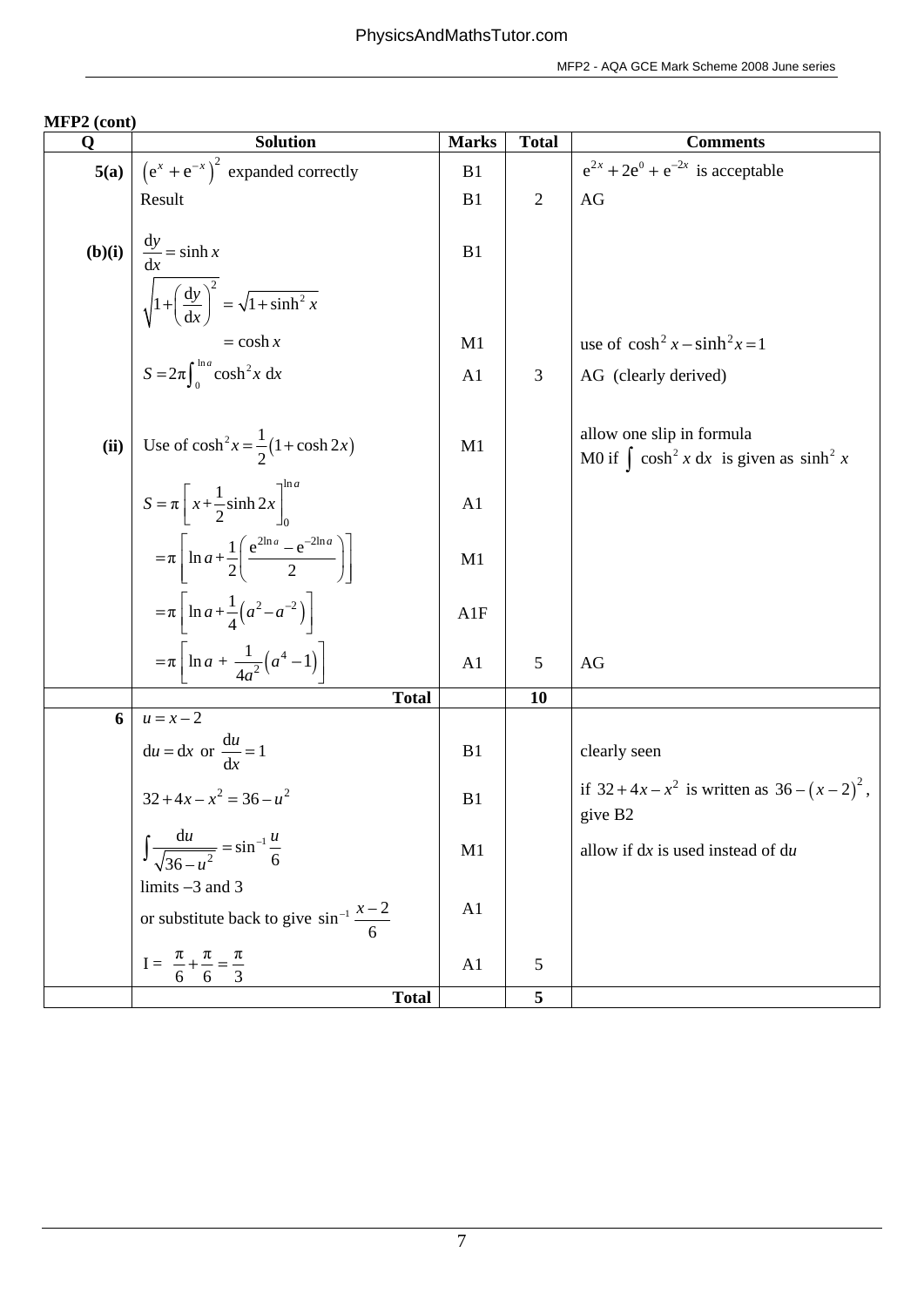| $\cdots$<br>O | <b>Solution</b>                                               | <b>Marks</b>   | <b>Total</b>   | <b>Comments</b>                            |
|---------------|---------------------------------------------------------------|----------------|----------------|--------------------------------------------|
| 7(a)          | Clear reason given                                            | E1             | 1              | Minimum $O \times E = E$                   |
|               |                                                               |                |                |                                            |
| (b)(i)        | $(k+1)((k+1)^{2}+5)-k(k^{2}+5)$<br>= 3k <sup>2</sup> + 3k + 6 | M1             |                |                                            |
|               |                                                               | A <sub>1</sub> |                |                                            |
|               | $k^{2} + k = k(k+1) = M(2)$<br>f(k+1)-f(k)=M(6)               | E1             |                | <b>Must</b> be shown                       |
|               |                                                               | E1             | $\overline{4}$ |                                            |
| (ii)          | Assume true for $n = k$                                       |                |                |                                            |
|               |                                                               | M1             |                | Clear method                               |
|               | f $(k+1) - f(k) = M(6)$<br>: f $(k+1) = M(6) + f(k)$          |                |                |                                            |
|               | $=M(6)+M(6)$                                                  | A <sub>1</sub> |                |                                            |
|               | $=M(6)$                                                       |                |                |                                            |
|               | True for $n=1$                                                | B <sub>1</sub> |                |                                            |
|               | $P(n) \rightarrow P(n+1)$ and P(1) true                       | E1             | 4              | Provided all other marks earned in (b)(ii) |
|               | <b>Total</b>                                                  |                | 9              |                                            |